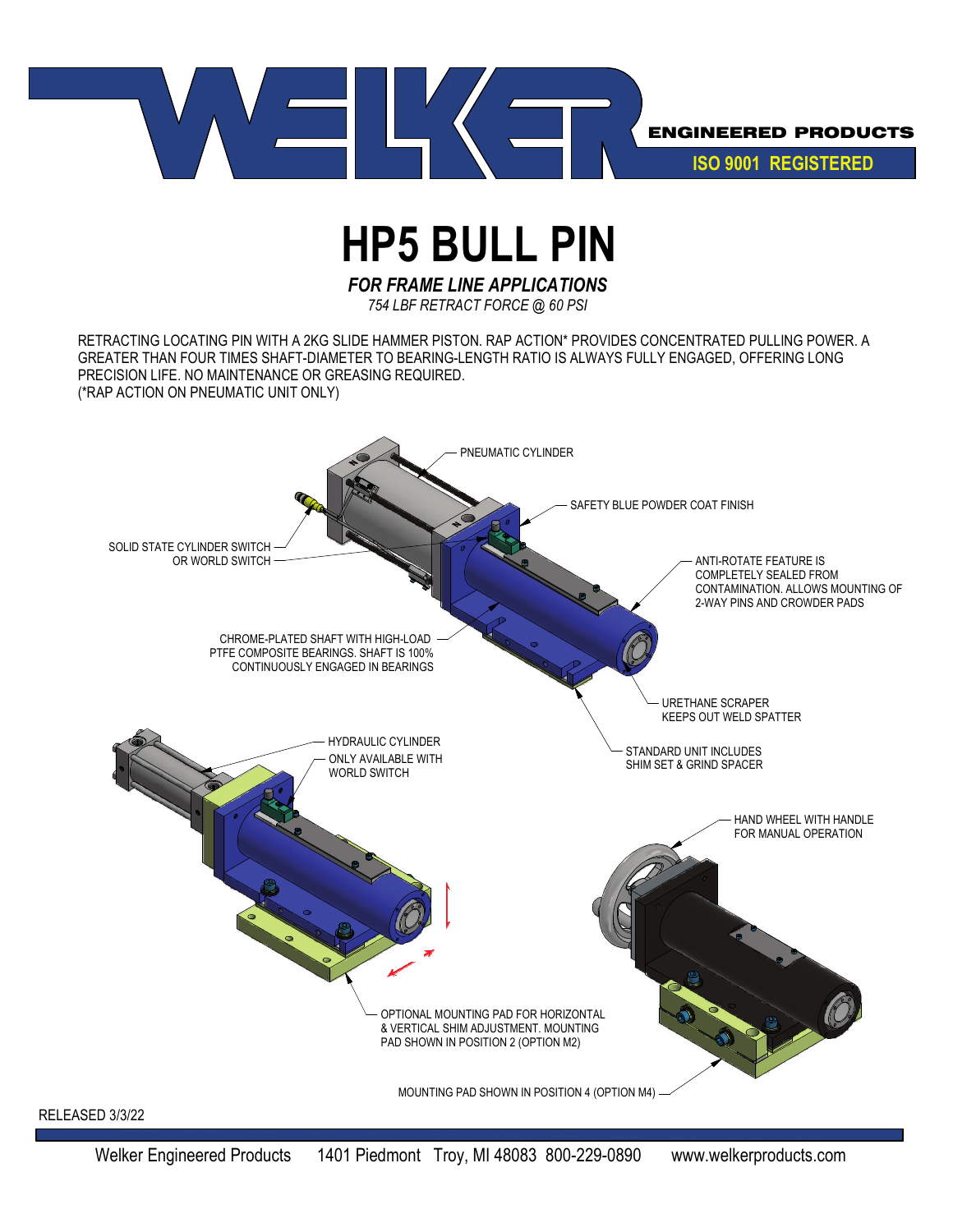## **APPLICATION GUIDE**

HP5 Bull Pins are made for inline balanced loads. There is an anti-rotate feature but it is for orientation only - not for offset loads.

**GOOD APPLICATIONS**

(VIEWS ARE FROM PIN END, HP5 SHOWN)



INLINE ROUND PIN



INLINE DIAMOND PIN





INLINE PUSHER BLOCK

INLINE PIN/PUSHER BLOCK COMBO

**BAD APPLICATIONS FOR HP5, GOOD APPLICATIONS FOR WP6 SHOT PINS**

(VIEWS ARE FROM PIN END, WP6 SHOWN)





INLINE PIN WITH OFFSET PUSHER BLOCK



OFFSET PIN NEWSLE PIN WITH THE RELATION OF THE RELATION OF THE RELATIONS OF THE RELATIONS OF THE RELATIONS OF T WITH OFFSET PIN



|  |  | (DO NOT SCALE DRAWING) |
|--|--|------------------------|
|  |  |                        |

くコパ ENGINEERED PRODUCTS (800) 229-0890 www.welkerproducts.com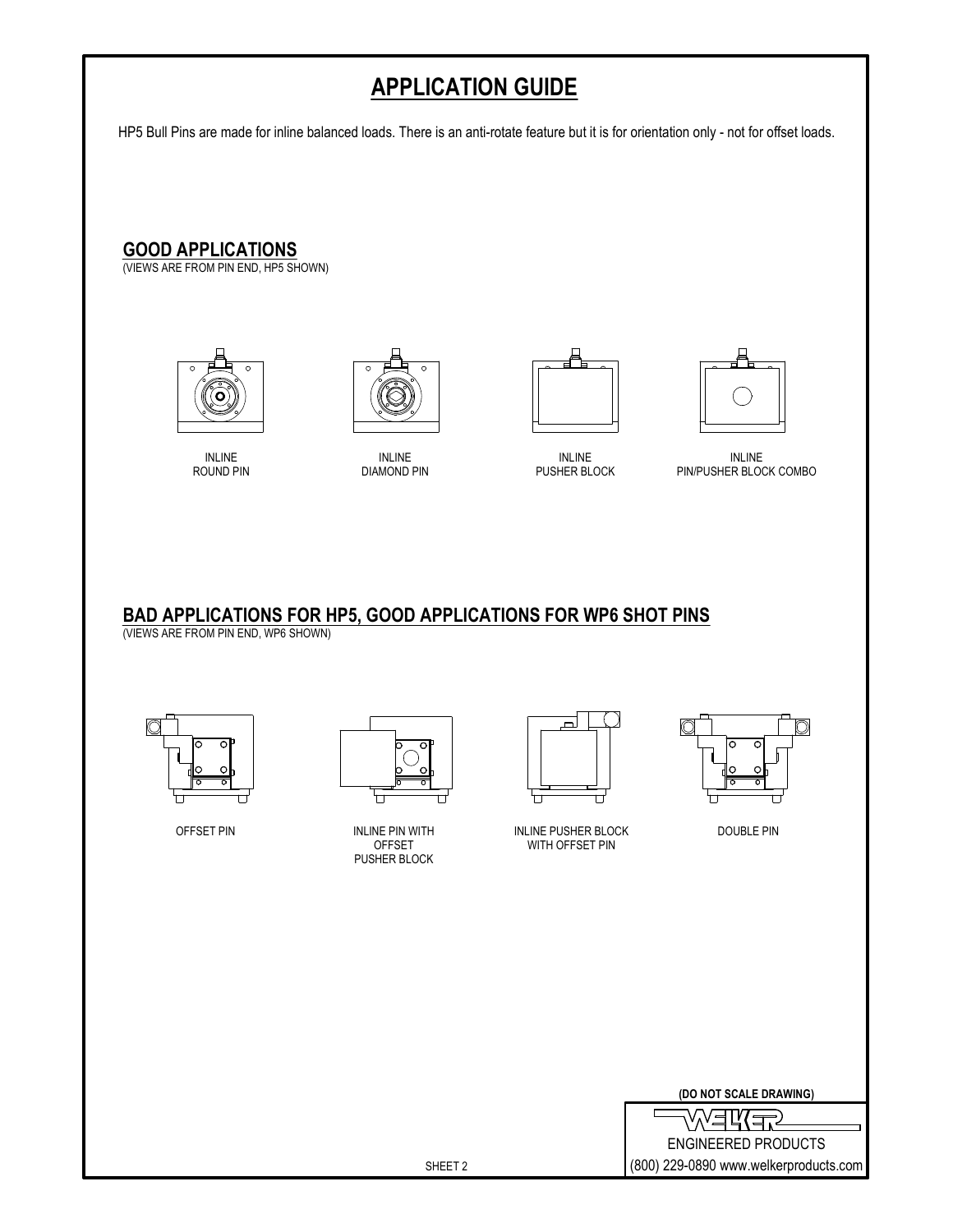

(800) 229-0890 www.welkerproducts.com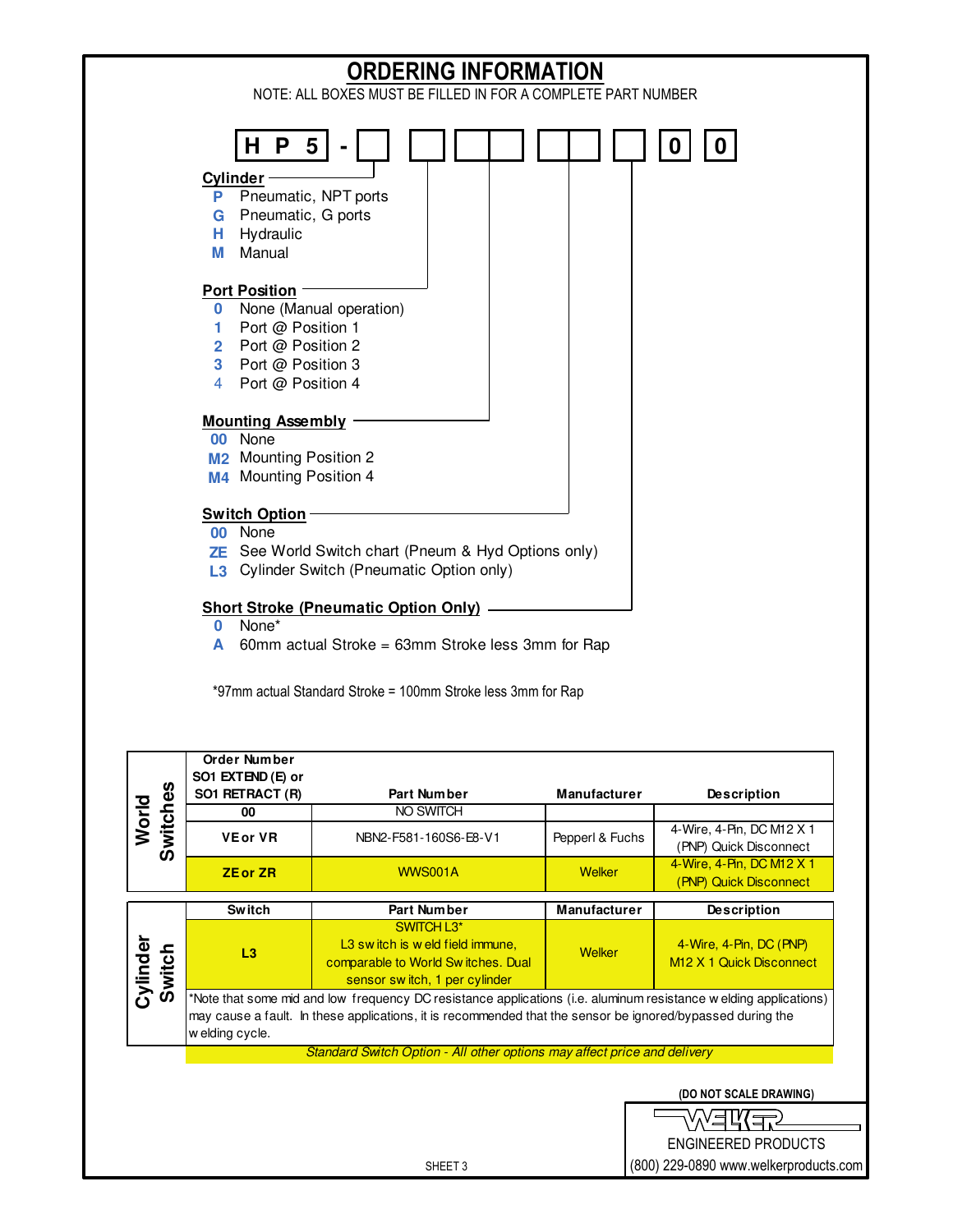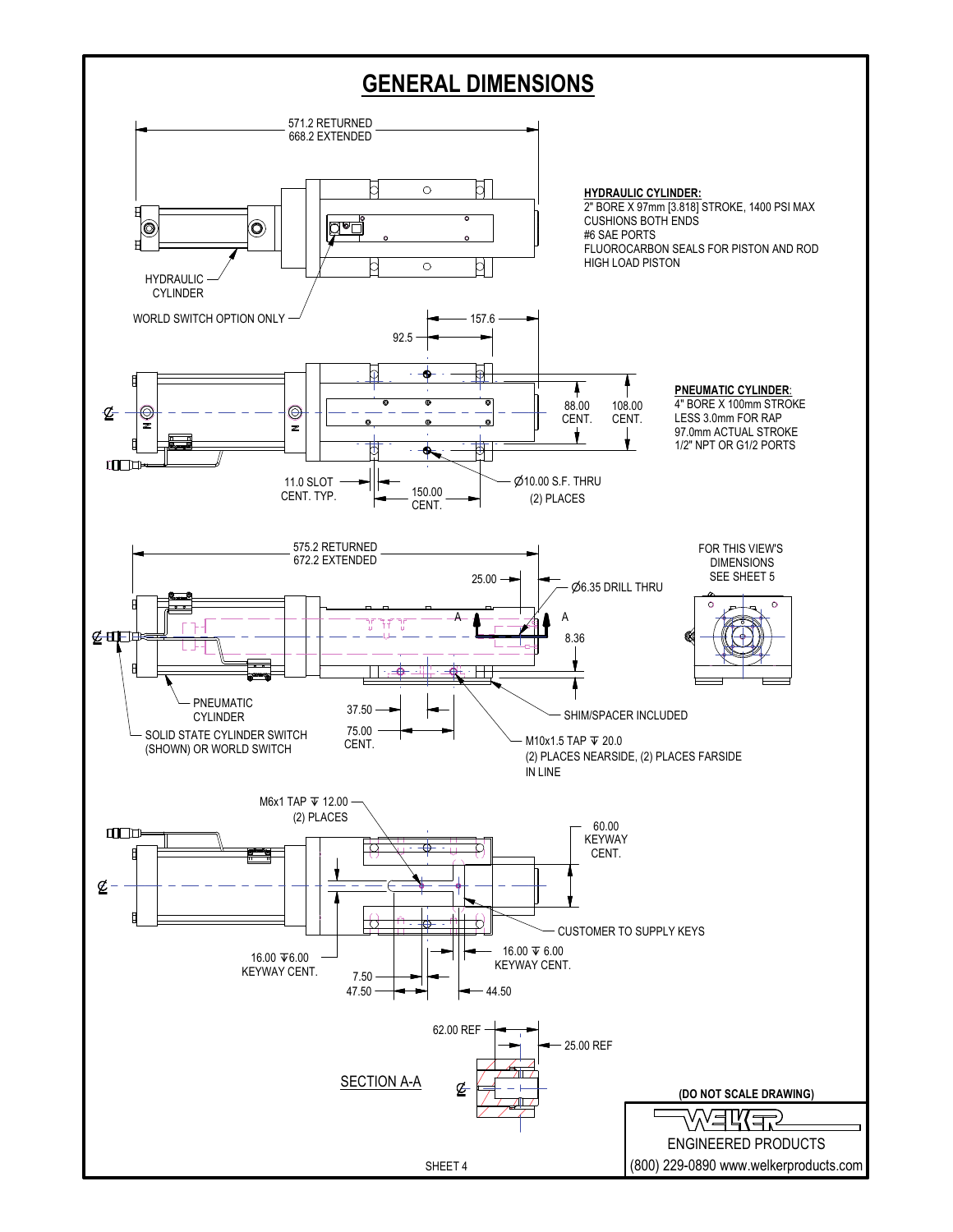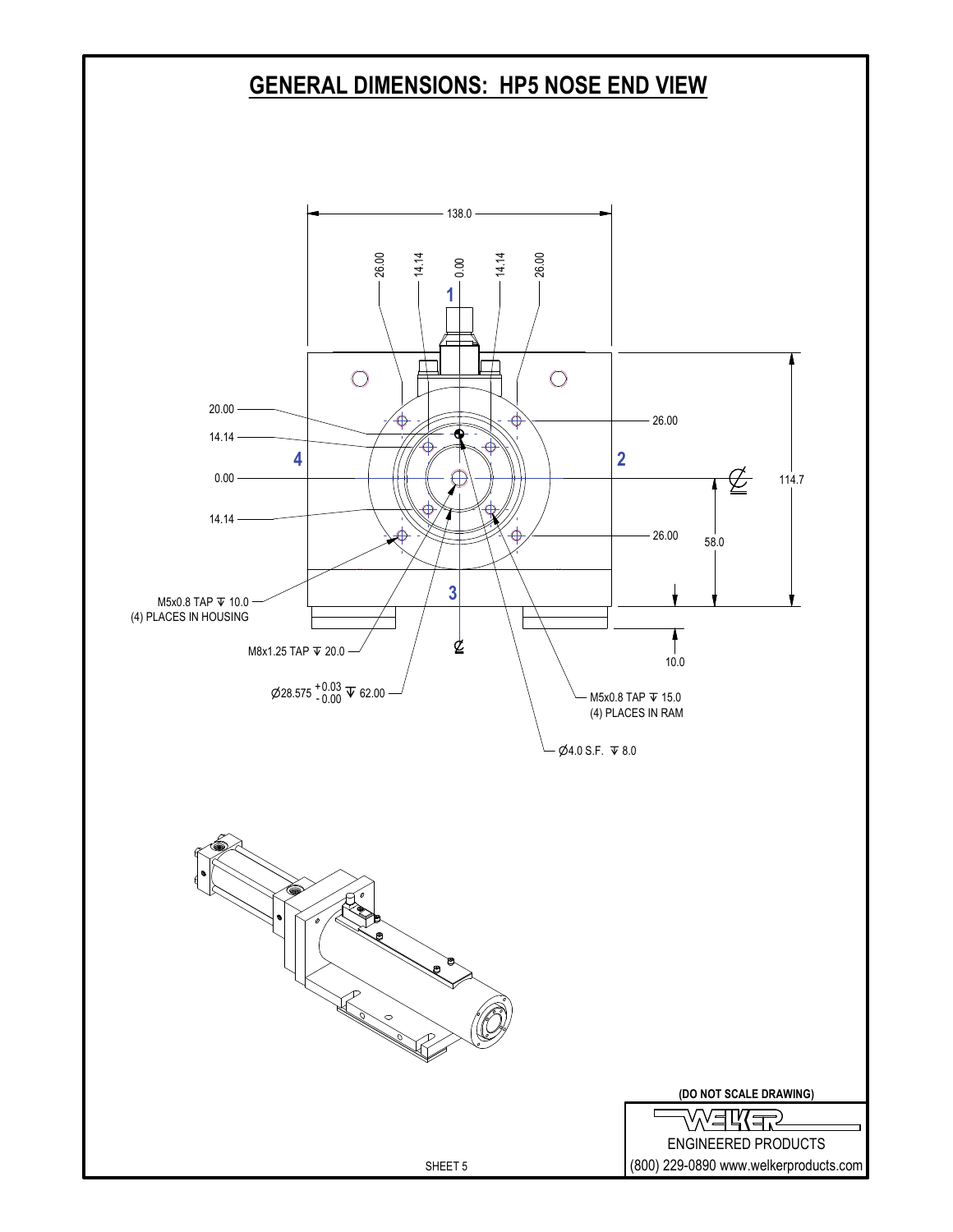